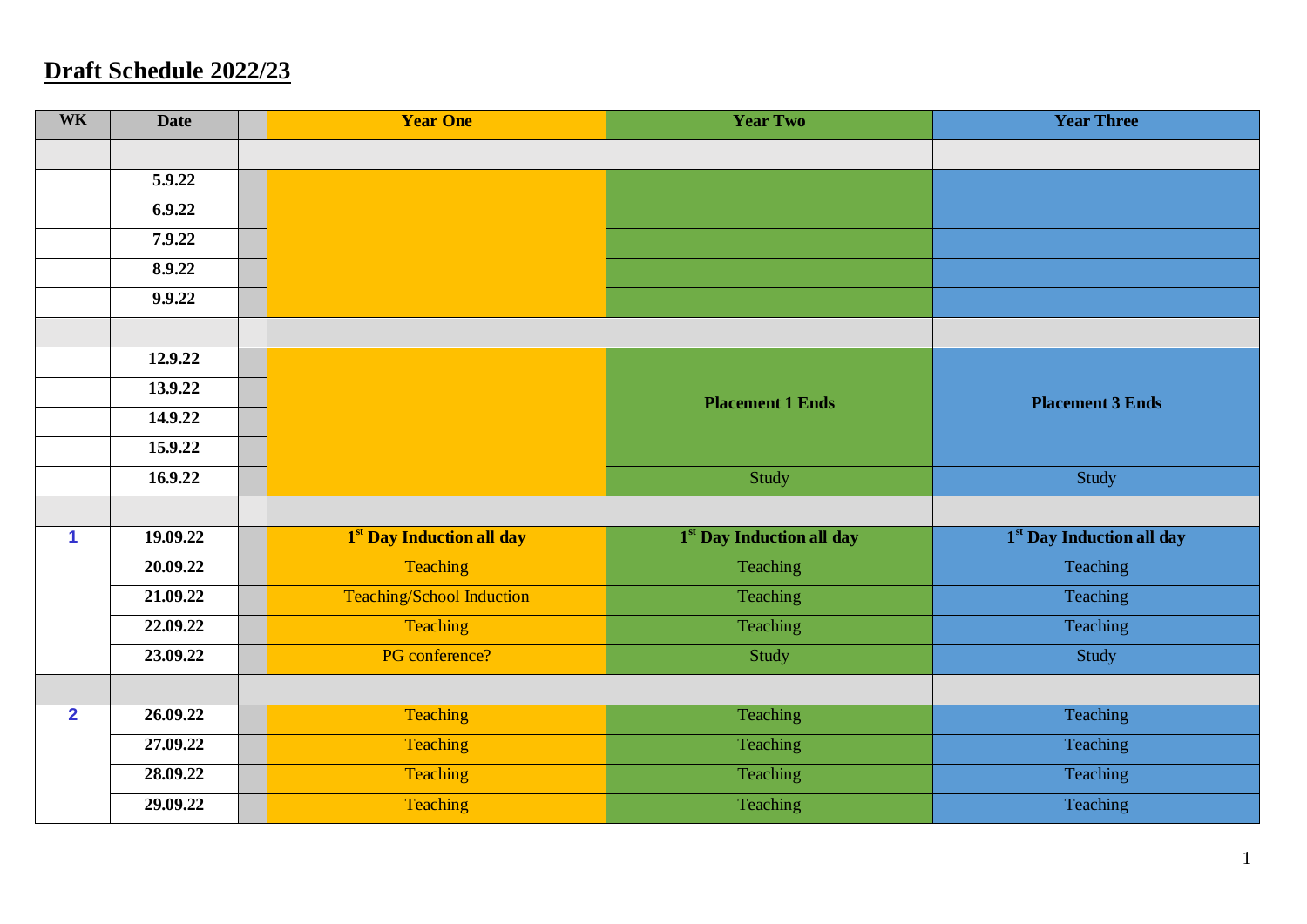| <b>WK</b>      | <b>Date</b> | <b>Year One</b>          | <b>Year Two</b>           | <b>Year Three</b>        |
|----------------|-------------|--------------------------|---------------------------|--------------------------|
|                | 30.09.22    | Teaching                 | Study                     | Study                    |
|                |             |                          |                           |                          |
| $\mathbf{3}$   | 03.10.22    | <b>Teaching</b>          | Teaching                  | <b>Start Placement 4</b> |
|                | 04.10.22    | Teaching                 | Teaching                  | Placement                |
|                | 05.10.22    | Teaching                 | Teaching                  | Placement                |
|                | 06.10.22    | <b>Teaching</b>          | Teaching                  | Teaching                 |
|                | 07.10.22    | Teaching                 | Study                     | Study                    |
|                |             |                          |                           |                          |
| 4              | 10.10.22    | Teaching                 | <b>Placement 2 starts</b> | Placement                |
|                | 11.10.22    | <b>Teaching</b>          | Placement                 | Placement                |
|                | 12.10.22    | <b>Teaching</b>          | Placement                 | Placement                |
|                | 13.10.22    | <b>Teaching</b>          | Teaching                  | Teaching                 |
|                | 14.10.22    | Teaching                 | Study                     | Study                    |
|                |             |                          |                           |                          |
| 5 <sup>5</sup> | 17.10.22    | Teaching                 | Placement                 | Placement                |
|                | 18.10.22    | <b>Teaching</b>          | Placement                 | Placement                |
|                | 19.10.22    | <b>Teaching</b>          | Placement                 | Placement                |
|                | 20.10.22    | <b>Teaching</b>          | Teaching                  | Teaching                 |
|                | 21.10.22    | <b>Teaching</b>          | Study                     | Study                    |
|                |             |                          |                           |                          |
| $6\phantom{a}$ | 24.10.22    | <b>Start Placement 1</b> | Placement                 | Placement                |
|                | 25.10.22    | Placement                | Placement                 | Placement                |
|                | 26.10.22    | Placement                | Placement                 | Placement                |
|                | 27.10.22    | Teaching                 | Teaching                  | Teaching                 |
|                | 28.10.22    | <b>Study</b>             | Study                     | Study                    |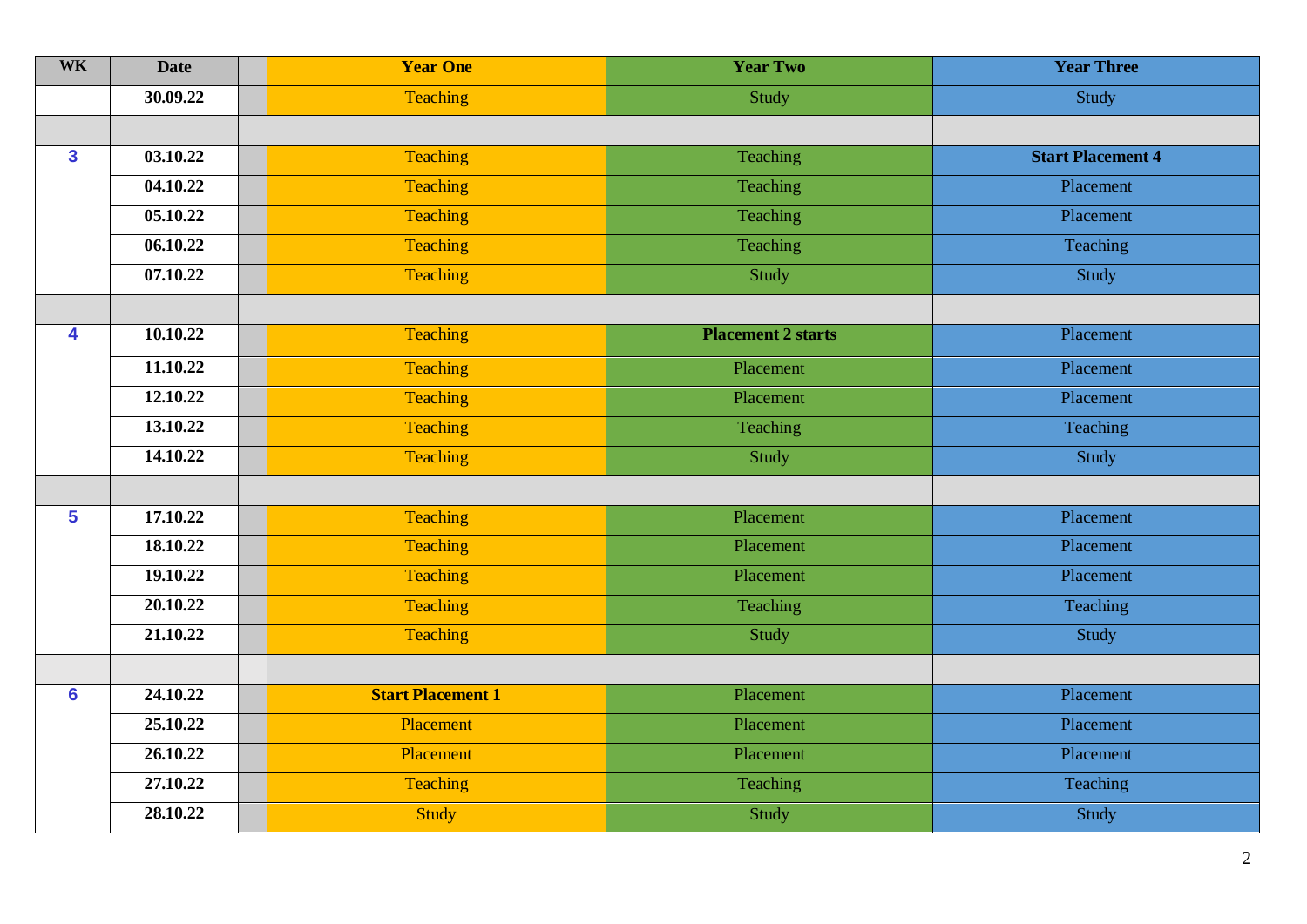| <b>WK</b>        | <b>Date</b> | <b>Year One</b> | <b>Year Two</b> | <b>Year Three</b> |
|------------------|-------------|-----------------|-----------------|-------------------|
|                  |             |                 |                 |                   |
| $\overline{7}$   | 31.10.22    | Placement       | Placement       | Placement         |
|                  | 01.11.22    | Placement       | Placement       | Placement         |
|                  | 02.11.22    | Placement       | Placement       | Placement         |
|                  | 03.11.22    | Teaching        | Teaching        | Teaching          |
|                  | 04.11.22    | <b>Study</b>    | Study           | Study             |
|                  |             |                 |                 |                   |
| 8                | 7.11.22     | Placement       | Placement       | Placement         |
|                  | 8.11.22     | Placement       | Placement       | Placement         |
|                  | 9.11.22     | Placement       | Placement       | Placement         |
|                  | 10.11.22    | Teaching        | Teaching        | Teaching          |
|                  | 11.11.22    | Study           | Study           | Study             |
|                  |             |                 |                 |                   |
| $\boldsymbol{9}$ | 14.11.22    | Placement       | Placement       | Placement         |
|                  | 15.11.22    | Placement       | Placement       | Placement         |
|                  | 16.11.22    | Placement       | Placement       | Placement         |
|                  | 17.11.22    | Teaching        | Teaching        | Teaching          |
|                  | 18.11.22    | Study           | Study           | Study             |
|                  |             |                 |                 |                   |
| 10               | 21.11.22    | Placement       | Placement       | Placement         |
|                  | 22.11.22    | Placement       | Placement       | Placement         |
|                  | 23.11.22    | Placement       | Placement       | Placement         |
|                  | 24.11.22    | Teaching        | Teaching        | Teaching          |
|                  | 25.11.21    | Study           | Study           | Study             |
|                  |             |                 |                 |                   |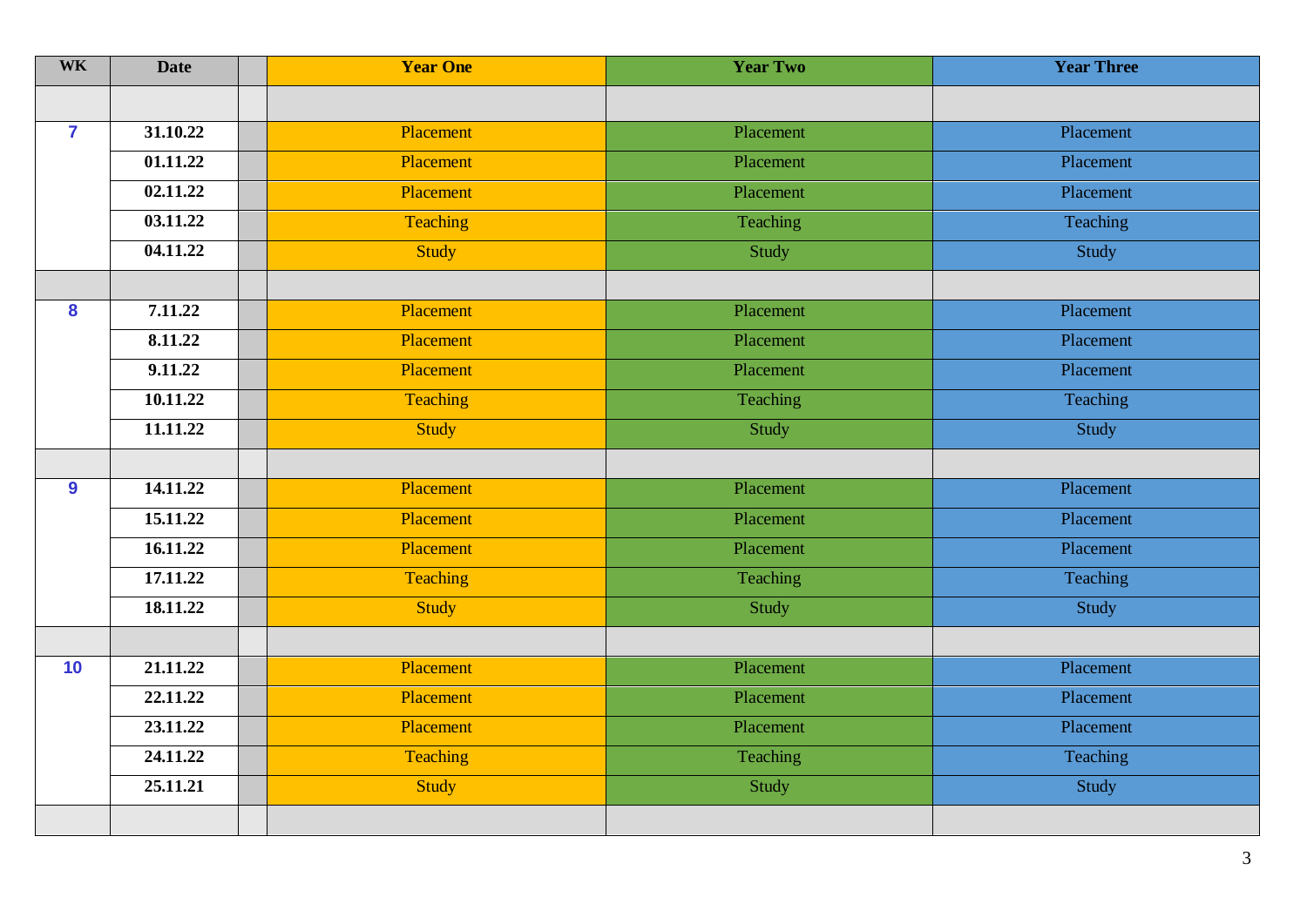| <b>WK</b> | <b>Date</b> | <b>Year One</b>  | <b>Year Two</b>             | <b>Year Three</b> |
|-----------|-------------|------------------|-----------------------------|-------------------|
| 11        | 28.11.22    | <b>Placement</b> | Placement                   | Placement         |
|           | 29.11.22    | Placement        | Placement                   | Placement         |
|           | 30.11.22    | Placement        | Placement                   | Placement         |
|           | 1.12.22     | Teaching         | Teaching                    | Teaching          |
|           | 2.12.22     | <b>Study</b>     | Study                       | Study             |
|           |             |                  |                             |                   |
| 12        | 5.12.22     | Placement        | Placement                   | Placement         |
|           | 6.12.22     | Placement        | Placement                   | Placement         |
|           | 7.12.22     | Placement        | Placement                   | Placement         |
|           | 8.12.22     | Teaching         | Teaching                    | Teaching          |
|           | 9.12.22     | <b>Study</b>     | Study                       | Study             |
|           |             |                  |                             |                   |
| 13        | 12.12.22    | Placement        | Placement                   | Placement         |
|           | 13.12.22    | Placement        | Placement                   | Placement         |
|           | 14.12.22    | Placement        | Placement                   | Placement         |
|           | 15.12.22    | <b>Teaching</b>  | Teaching                    | Teaching          |
|           | 16.12.22    | Study            | Study                       | Study             |
|           |             |                  |                             |                   |
| 14        | 19.12.22    | Placement        | Placement                   | Placement         |
|           | 20.12.22    | Placement        | Placement                   | Placement         |
|           | 21.12.22    | Placement        | Placement                   | Placement         |
|           | 22.12.22    | Teaching         | Teaching                    | Teaching          |
|           | 23.12.22    | <b>Study</b>     | Study                       | Study             |
|           |             |                  |                             |                   |
| 15        | 26.12.22    |                  | <b>STAT DAY (CHRISTMAS)</b> |                   |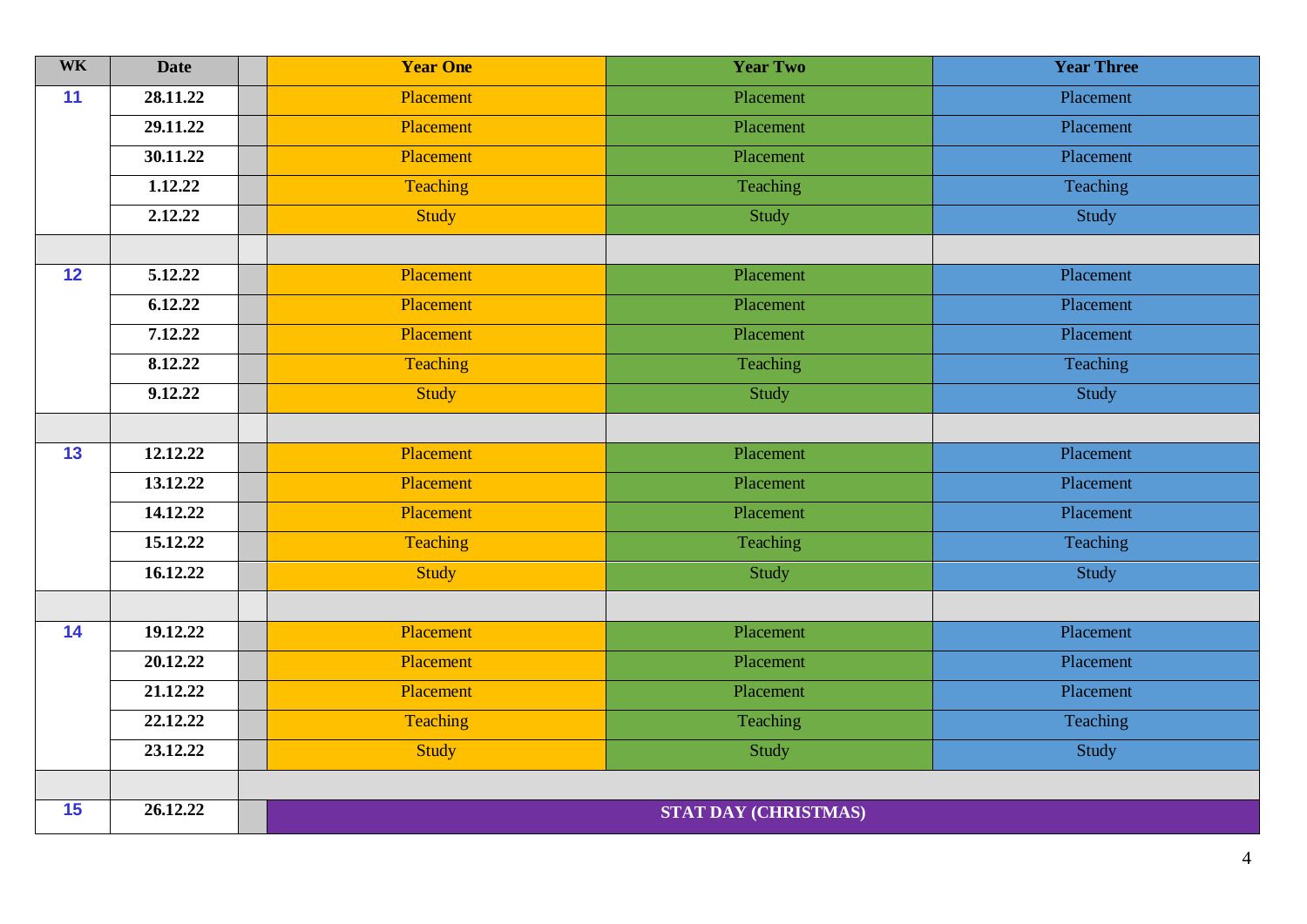| <b>WK</b> | <b>Date</b> | <b>Year One</b> | <b>Year Two</b>             | <b>Year Three</b> |
|-----------|-------------|-----------------|-----------------------------|-------------------|
|           | 27.12.22    |                 | <b>STAT DAY (CHRISTMAS)</b> |                   |
|           | 28.12.22    | Placement       | Placement                   | Placement         |
|           | 29.12.22    | Placement       | Placement                   | Placement         |
|           | 30.12.22    | Study           | Study                       | Study             |
|           |             |                 |                             |                   |
| 16        | 2.1.23      |                 | <b>STAT DAY (NEW YEAR)</b>  |                   |
|           | 3.1.23      | Placement       | Placement                   | Placement         |
|           | 4.1.23      | Placement       | Placement                   | Placement         |
|           | 5.1.23      | Teaching        | Teaching                    | Study             |
|           | 6.1.23      | Study           | Study                       | Study             |
|           |             |                 |                             |                   |
| 17        | 09.1.23     | Placement       | Placement                   | Placement         |
|           | 10.1.23     | Placement       | Placement                   | Placement         |
|           | 11.1.23     | Placement       | Placement                   | Placement         |
|           | 12.1.23     | Teaching        | Teaching                    | Study             |
|           | 13.1.23     | <b>Study</b>    | Study                       | Study             |
|           |             |                 |                             |                   |
| 18        | 16.1.23     | Placement       | Placement                   | Placement         |
|           | 17.1.23     | Placement       | Placement                   | Placement         |
|           | 18.1.23     | Placement       | Placement                   | Placement         |
|           | 19.1.23     | Teaching        | Teaching                    | Study             |
|           | 20.1.23     | Study           | Study                       | Study             |
|           |             |                 |                             |                   |
| 19        | 23.1.23     | Placement       | Placement                   | Placement         |
|           | 24.1.23     | Placement       | Placement                   | Placement         |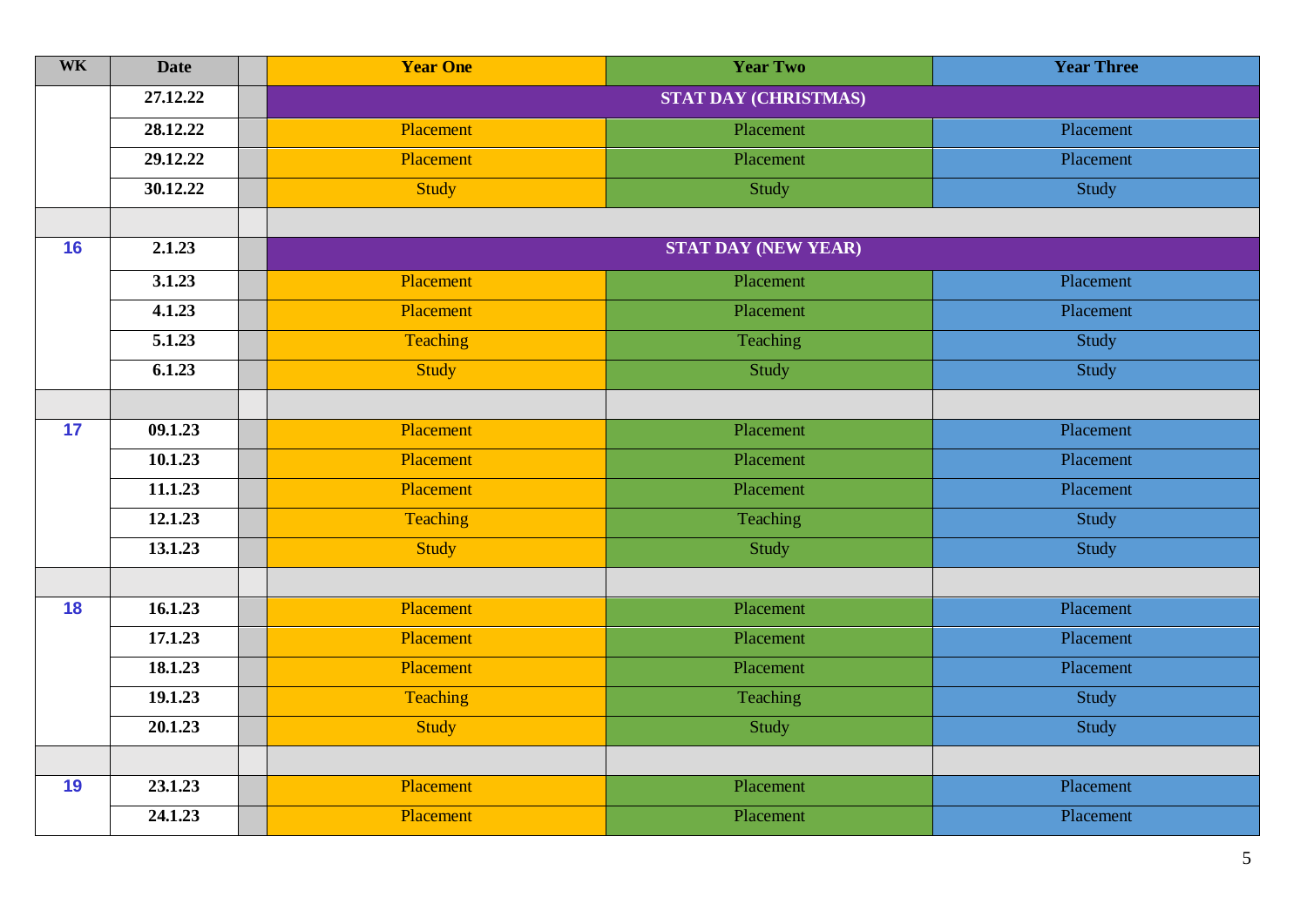| <b>WK</b> | <b>Date</b> | <b>Year One</b> | <b>Year Two</b> | <b>Year Three</b> |
|-----------|-------------|-----------------|-----------------|-------------------|
|           | 25.1.23     | Placement       | Placement       | Placement         |
|           | 26.1.23     | Teaching        | Teaching        | Study             |
|           | 27.1.23     | Study           | Study           | Study             |
|           |             |                 |                 |                   |
| 20        | 30.1.23     | Placement       | Placement       | Placement         |
|           | 31.1.23     | Placement       | Placement       | Placement         |
|           | 1.2.23      | Placement       | Placement       | Placement         |
|           | 2.2.23      | <b>Teaching</b> | Teaching        | Study             |
|           | 3.2.23      | <b>Study</b>    | Study           | Study             |
|           |             |                 |                 |                   |
| 21        | 6.2.23      | Placement       | Placement       | Placement         |
|           | 7.2.23      | Placement       | Placement       | Placement         |
|           | 8.2.23      | Placement       | Placement       | Placement         |
|           | 9.2.23      | Teaching        | Teaching        | Study             |
|           | 10.2.23     | Study           | Study           | Study             |
|           |             |                 |                 |                   |
| 22        | 13.2.23     | Placement       | Placement       | Placement         |
|           | 14.2.23     | Placement       | Placement       | Placement         |
|           | 15.2.23     | Placement       | Placement       | Placement         |
|           | 16.2.23     | Teaching        | Teaching        | Study             |
|           | 17.2.23     | <b>Study</b>    | Study           | Study             |
|           |             |                 |                 |                   |
| 23        | 20.2.23     | Placement       | Placement       | Placement         |
|           | 21.2.23     | Placement       | Placement       | Placement         |
|           | 22.2.23     | Placement       | Placement       | Placement         |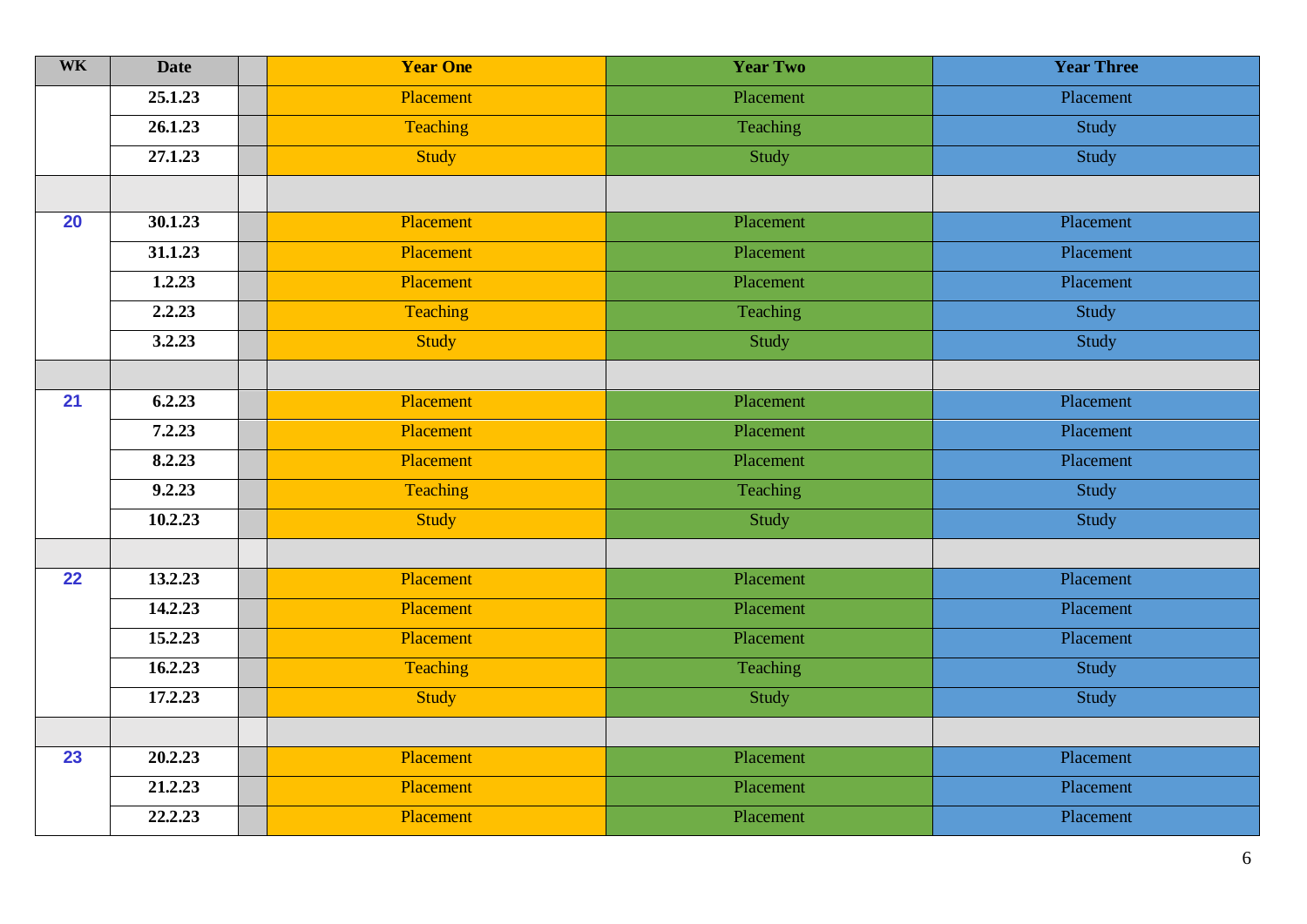| <b>WK</b> | <b>Date</b> | <b>Year One</b> | <b>Year Two</b> | <b>Year Three</b> |
|-----------|-------------|-----------------|-----------------|-------------------|
|           | 23.2.23     | Teaching        | Teaching        | Study             |
|           | 24.2.23     | <b>Study</b>    | Study           | Study             |
|           |             |                 |                 |                   |
| 24        | 27.2.23     | Placement       | Placement       | Placement         |
|           | 28.2.23     | Placement       | Placement       | Placement         |
|           | 1.3.23      | Placement       | Placement       | Placement         |
|           | 2.3.23      | Teaching        | Teaching        | Study             |
|           | 3.3.23      | <b>Study</b>    | Study           | Study             |
|           |             |                 |                 |                   |
| 25        | 6.3.23      | Placement       | Placement       | Placement         |
|           | 7.3.23      | Placement       | Placement       | Placement         |
|           | 8.3.23      | Placement       | Placement       | Placement         |
|           | 9.3.23      | <b>Teaching</b> | Teaching        | Study             |
|           | 10.3.23     | <b>Study</b>    | Study           | Study             |
|           |             |                 |                 |                   |
| 26        | 13.3.23     | Placement       | Placement       | Placement         |
|           | 14.3.23     | Placement       | Placement       | Placement         |
|           | 15.3.23     | Placement       | Placement       | Placement         |
|           | 16.3.23     | Teaching        | Teaching        | Study             |
|           | 17.3.23     |                 | <b>STAT DAY</b> |                   |
|           |             |                 |                 |                   |
| 27        | 20.3.23     | Placement       | Placement       | Placement         |
|           | 21.3.23     | Placement       | Placement       | Placement         |
|           | 22.3.23     | Placement       | Placement       | Placement         |
|           | 23.3.23     | Teaching        | Teaching        | Teaching          |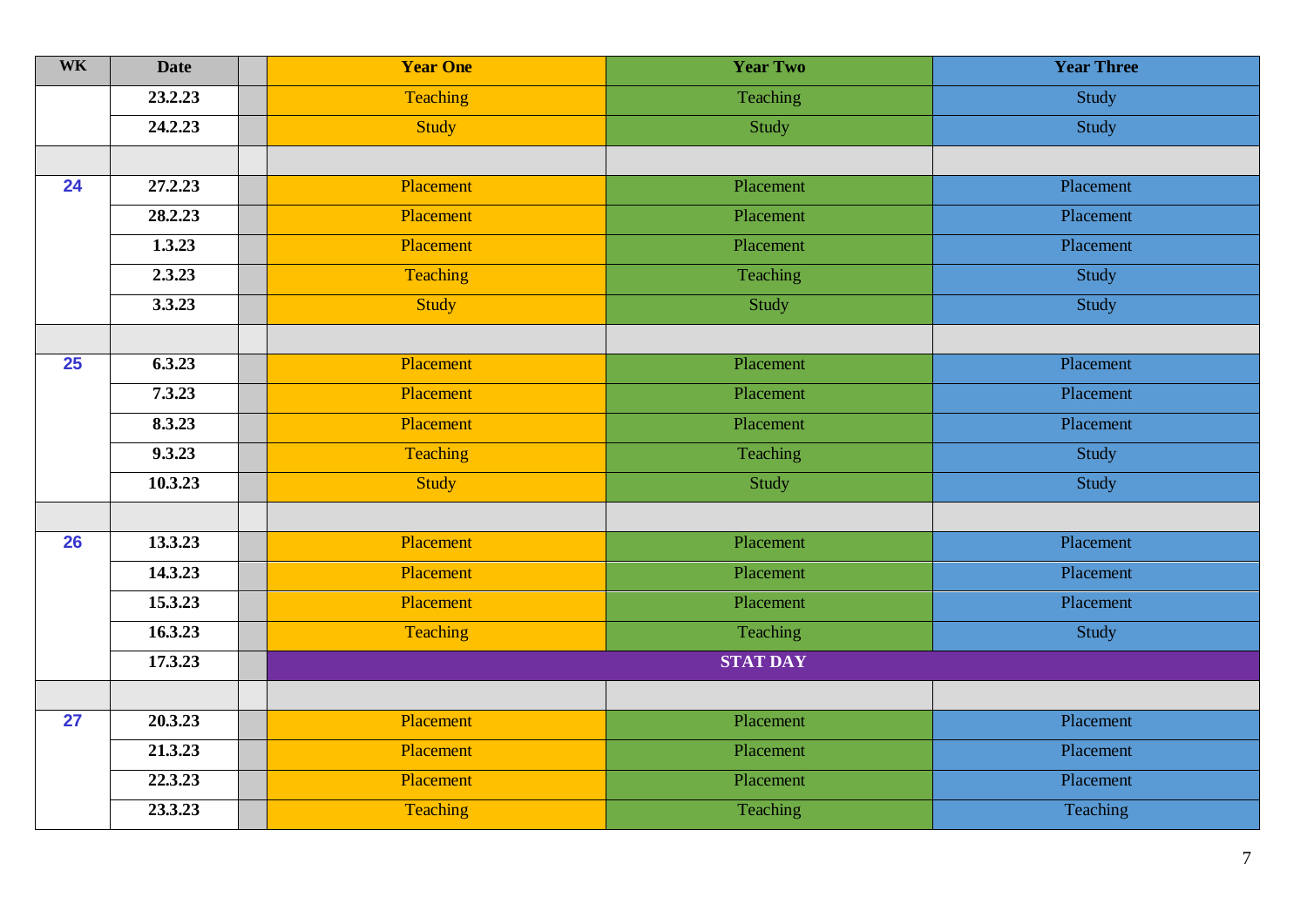| <b>WK</b> | <b>Date</b> | <b>Year One</b> | <b>Year Two</b>          | <b>Year Three</b>       |
|-----------|-------------|-----------------|--------------------------|-------------------------|
|           | 24.3.23     | <b>Study</b>    | Study                    | Study / APR             |
|           |             |                 |                          |                         |
| 28        | 27.3.23     | Placement       | Placement                | Placement               |
|           | 28.3.23     | Placement       | Placement                | Placement               |
|           | 29.3.23     | Placement       | <b>Placement 2 ends</b>  | <b>Placement 4 ends</b> |
|           | 30.3.23     | <b>Teaching</b> | Teaching                 | <b>Research Block</b>   |
|           | 31.03.23    | <b>Study</b>    | Study                    | <b>Research Block</b>   |
|           |             |                 |                          |                         |
| 29        | 3.4.23      | Placement       | Teaching                 | <b>Research Block</b>   |
|           | 4.4.23      | Placement       | Teaching                 | <b>Research Block</b>   |
|           | 5.4.23      | Placement       | Teaching                 | <b>Research Block</b>   |
|           | 6.4.23      | Teaching        | Teaching                 | <b>Research Block</b>   |
|           | 7.4.23      | <b>Study</b>    | Study                    | <b>Research Block</b>   |
|           |             |                 |                          |                         |
| 30        | 10.4.23     |                 | <b>STAT DAY (EASTER)</b> |                         |
|           | 11.4.23     |                 | <b>STAT DAY (EASTER)</b> |                         |
|           | 12.4.23     | Placement       | Study                    | <b>Research Block</b>   |
|           | 13.4.23     | <b>Study</b>    | Study                    | <b>Research Block</b>   |
|           | 14.4.23     | <b>Study</b>    | Study                    | <b>Research Block</b>   |
|           |             |                 |                          |                         |
| 31        | 17.4.23     | Placement       | <b>Start Placement 3</b> | Research Block          |
|           | 18.4.23     | Placement       | Placement                | <b>Research Block</b>   |
|           | 19.4.23     | Placement       | Placement                | <b>Research Block</b>   |
|           | 20.4.23     | Teaching        | Teaching                 | <b>Research Block</b>   |
|           | 21.4.23     | <b>Study</b>    | Study                    | <b>Research Block</b>   |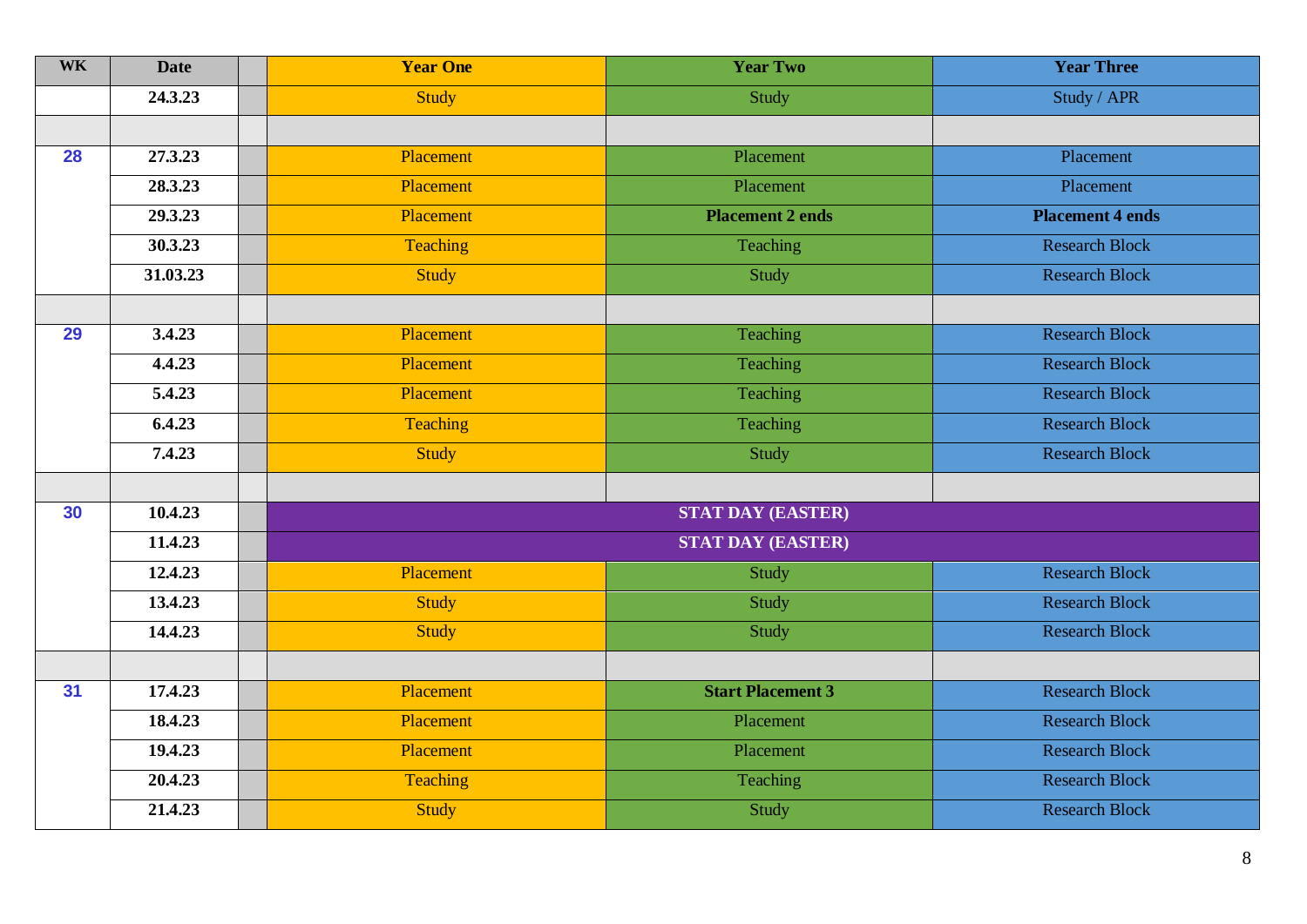| <b>WK</b> | <b>Date</b> | <b>Year One</b>               | <b>Year Two</b>               | <b>Year Three</b>             |
|-----------|-------------|-------------------------------|-------------------------------|-------------------------------|
|           |             |                               |                               |                               |
| 32        | 24.4.23     | Placement                     | Placement                     | <b>Start Placement 5</b>      |
|           | 25.4.23     | Placement                     | Placement                     | Placement                     |
|           | 26.4.23     | Placement                     | Placement                     | Placement                     |
|           | 27.4.23     | Teaching                      | Teaching                      | Study                         |
|           | 28.4.23     | <b>Research Presentations</b> | <b>Research Presentations</b> | <b>Research Presentations</b> |
|           |             |                               |                               |                               |
| 33        | 1.5.23      |                               | <b>STAT DAY</b>               |                               |
|           | 2.5.23      | Placement                     | Placement                     | Placement                     |
|           | 3.5.23      | Placement                     | Placement                     | Placement                     |
|           | 4.5.23      | Teaching                      | Teaching                      | Teaching                      |
|           | 5.5.23      | <b>Research presentations</b> | Study                         | Study                         |
|           |             |                               |                               |                               |
| 34        | 8.5.23      | Placement                     | Placement                     | Placement                     |
|           | 9.5.23      | Placement                     | Placement                     | Placement                     |
|           | 10.5.23     | Placement                     | Placement                     | Placement                     |
|           | 11.5.23     | <b>Teaching</b>               | Teaching                      | Teaching                      |
|           | 12.5.23     | <b>Study</b>                  | Study / APR                   | Study                         |
|           |             |                               |                               |                               |
| 35        | 15.5.23     | Placement                     | Placement                     | Placement                     |
|           | 16.5.23     | Placement                     | Placement                     | Placement                     |
|           | 17.5.23     | Placement                     | Placement                     | Placement                     |
|           | 18.5.23     | Teaching                      | Teaching                      | Teaching                      |
|           | 19.5.23     | <b>Study</b>                  | Study                         | Study                         |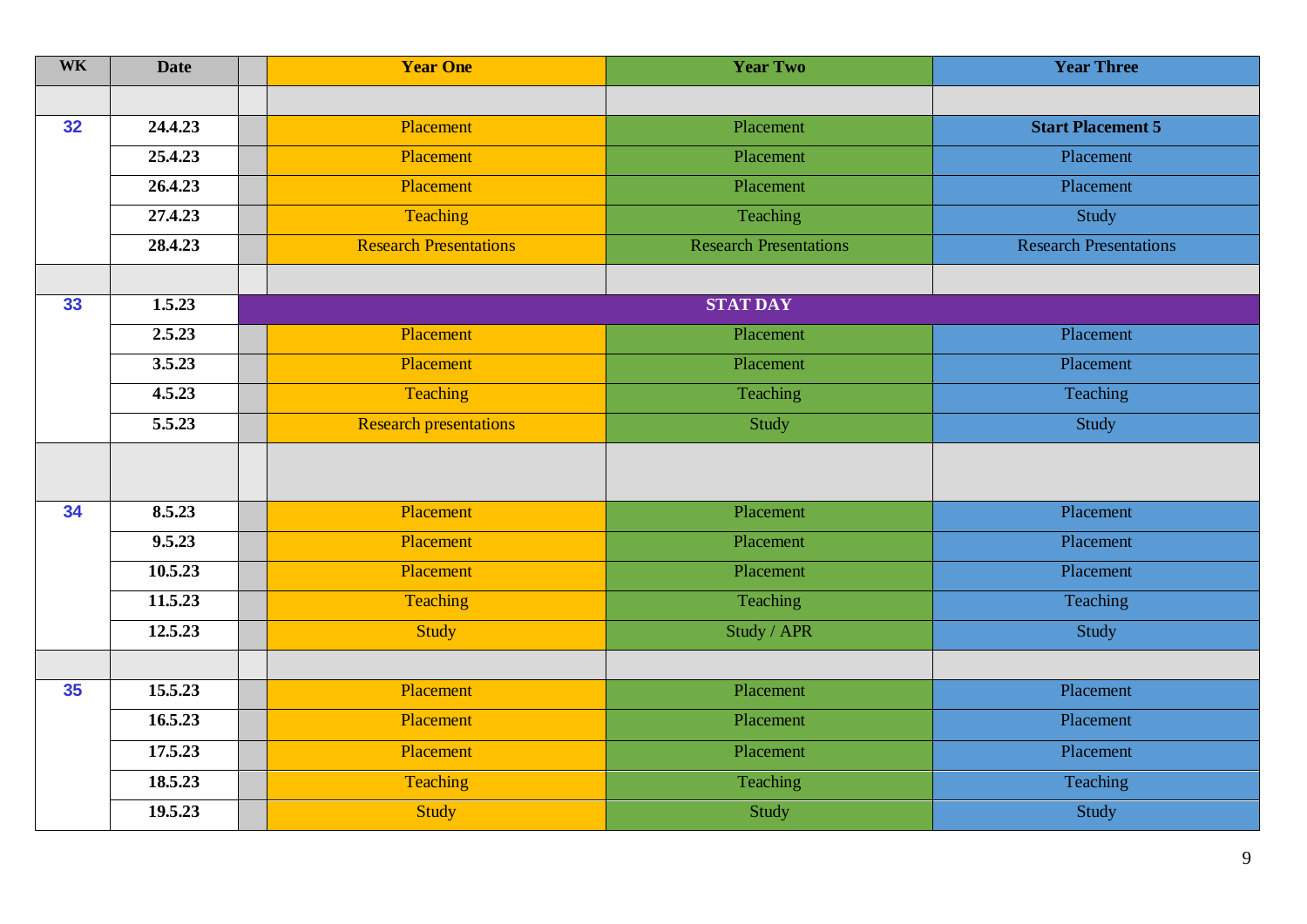| <b>WK</b> | <b>Date</b> | <b>Year One</b> | <b>Year Two</b> | <b>Year Three</b> |
|-----------|-------------|-----------------|-----------------|-------------------|
|           |             |                 |                 |                   |
| 36        | 22.5.23     | Placement       | Placement       | Placement         |
|           | 23.5.23     | Placement       | Placement       | Placement         |
|           | 24.5.23     | Placement       | Placement       | Placement         |
|           | 25.5.23     | Teaching        | Teaching        | Teaching          |
|           | 26.5.23     | Study           | Study           | Study             |
|           |             |                 |                 |                   |
| 37        | 29.5.23     |                 | <b>STAT DAY</b> |                   |
|           | 30.5.23     | Placement       | Placement       | Placement         |
|           | 31.5.23     | Placement       | Placement       | Placement         |
|           | 1.6.23      | Teaching        | Teaching        | Teaching          |
|           | 2.6.23      | Study           | Study           | Study             |
|           |             |                 |                 |                   |
| 38        | 5.6.23      | Placement       | Placement       | Placement         |
|           | 6.6.23      | Placement       | Placement       | Placement         |
|           | 7.6.23      | Placement       | Placement       | Placement         |
|           | 8.6.23      | Teaching        | Teaching        | Placement         |
|           | 9.6.23      | Study           | Study           | Study             |
|           |             |                 |                 |                   |
| 39        | 12.6.23     | Placement       | Placement       | Placement         |
|           | 13.6.23     | Placement       | Placement       | Placement         |
|           | 14.6.23     | Placement       | Placement       | Placement         |
|           | 15.6.23     | Teaching        | Teaching        | Placement         |
|           | 16.6.23     | Study / APR     | Study           | Study             |
|           |             |                 |                 |                   |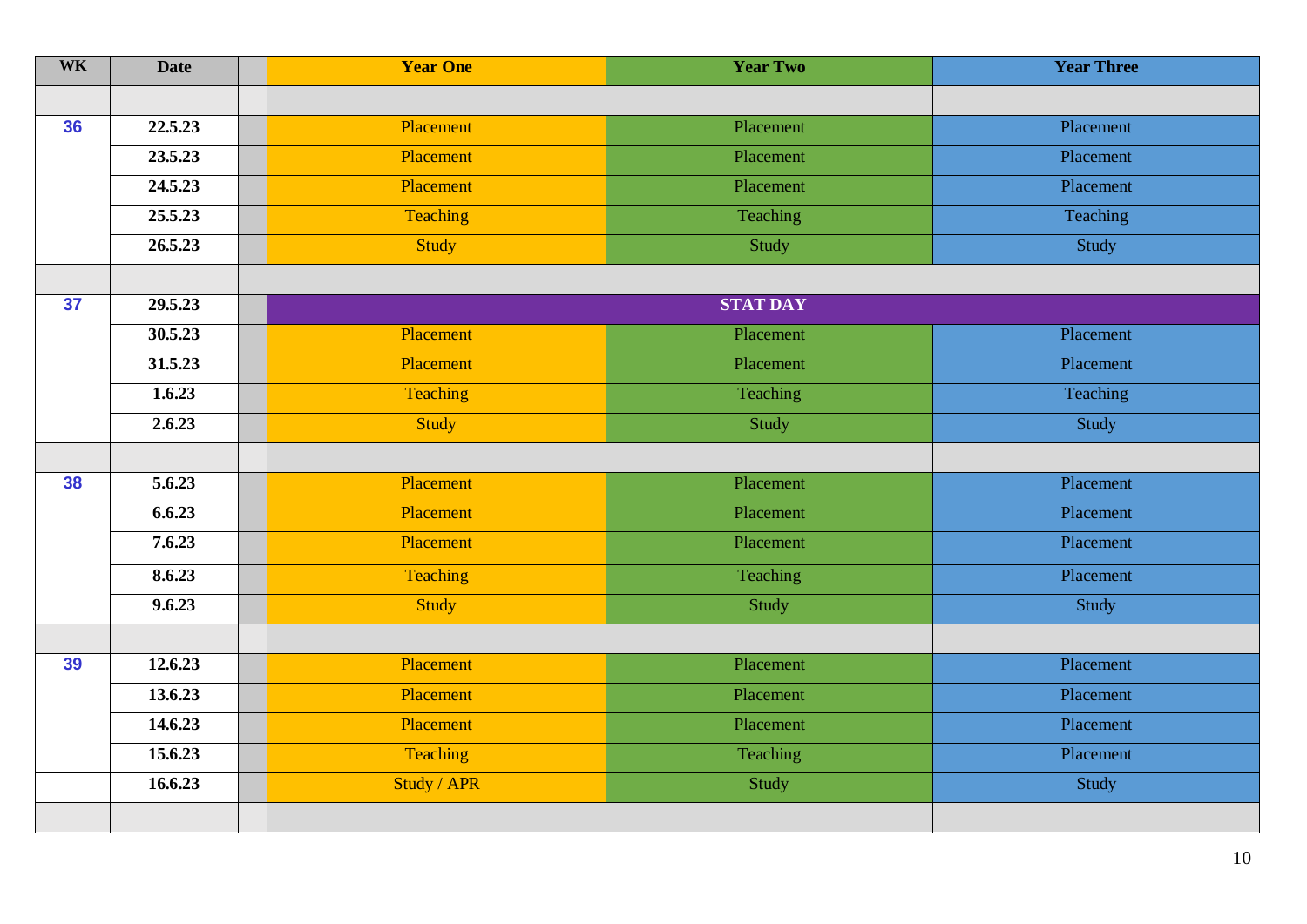| <b>WK</b> | <b>Date</b> | <b>Year One</b>  | <b>Year Two</b> | <b>Year Three</b> |
|-----------|-------------|------------------|-----------------|-------------------|
| 40        | 19.6.23     | <b>Placement</b> | Placement       | Placement         |
|           | 20.6.23     | Placement        | Placement       | Placement         |
|           | 21.6.23     | Placement        | Placement       | Placement         |
|           | 22.6.23     | Teaching         | Teaching        | Placement         |
|           | 23.6.23     | <b>Study</b>     | Study           | Study             |
|           |             |                  |                 |                   |
| 41        | 26.6.23     | Placement        | Placement       | Placement         |
|           | 27.6.23     | Placement        | Placement       | Placement         |
|           | 28.6.23     | Placement        | Placement       | Placement         |
|           | 29.6.23     | <b>Teaching</b>  | Teaching        | Placement         |
|           | 30.6.23     | Study            | Study           | Study             |
|           |             |                  |                 |                   |
| 42        | 3.7.23      | Placement        | Placement       | Placement         |
|           | 4.7.23      | Placement        | Placement       | Placement         |
|           | 5.7.23      | Placement        | Placement       | Placement         |
|           | 6.7.23      | Placement        | Placement       | Placement         |
|           | 7.7.23      | <b>Study</b>     | Study           | Study             |
|           |             |                  |                 |                   |
| 43        | 10.7.23     | Placement        | Placement       | Placement         |
|           | 11.7.23     | Placement        | Placement       | Placement         |
|           | 12.7.23     |                  | <b>STAT DAY</b> |                   |
|           | 13.7.23     | Placement        | Placement       | Placement         |
|           | 14.7.23     | <b>Study</b>     | Study           | Study             |
|           |             |                  |                 |                   |
| 44        | 17.7.23     | Placement        | Placement       | Placement         |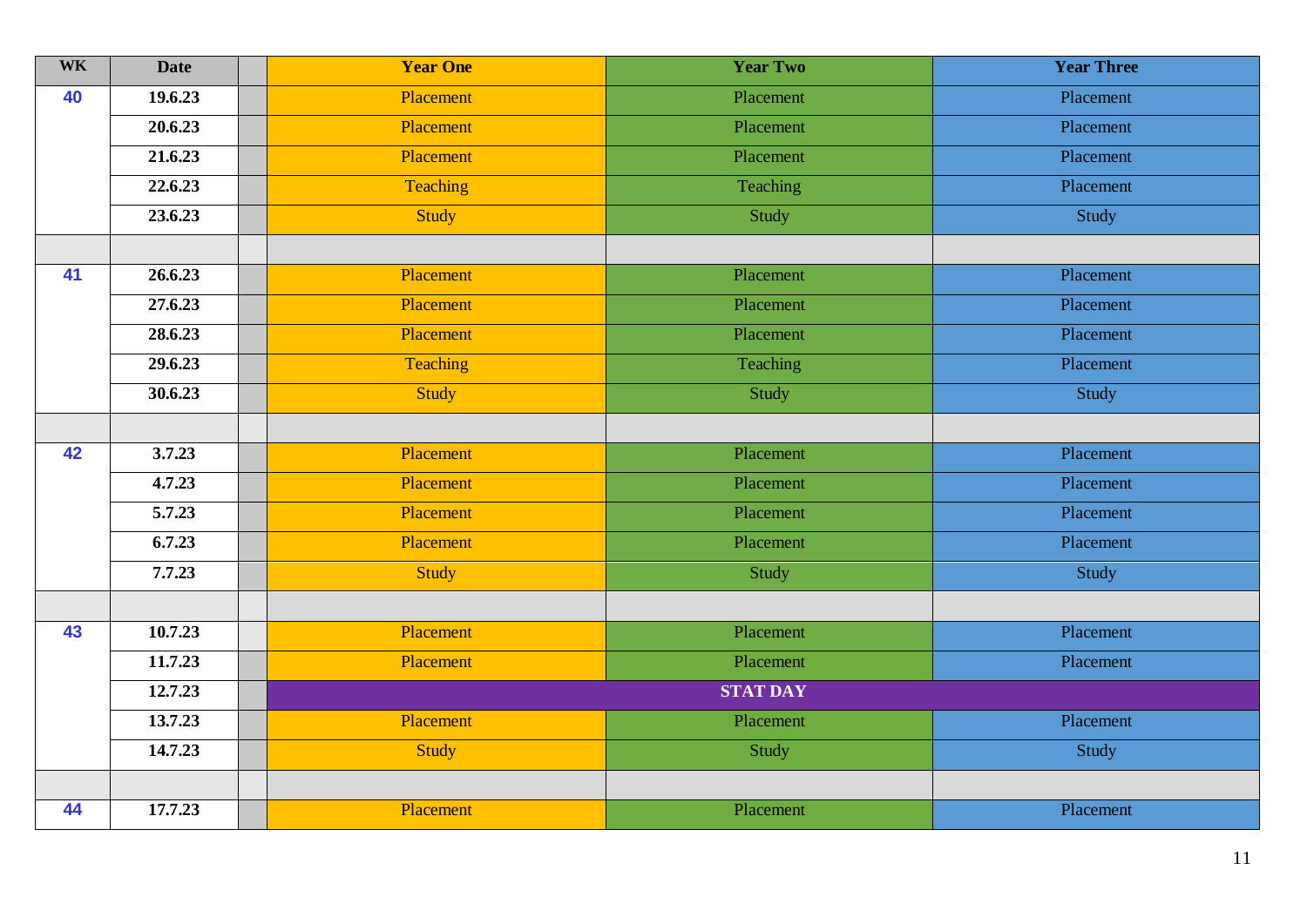| <b>WK</b> | <b>Date</b> | <b>Year One</b> | <b>Year Two</b> | <b>Year Three</b> |
|-----------|-------------|-----------------|-----------------|-------------------|
|           | 18.7.23     | Placement       | Placement       | Placement         |
|           | 19.7.23     | Placement       | Placement       | Placement         |
|           | 20.7.23     | Placement       | Placement       | Placement         |
|           | 21.7.23     | Study           | Study           | Study             |
|           |             |                 |                 |                   |
| 45        | 24.7.23     | Placement       | Placement       | Placement         |
|           | 25.7.23     | Placement       | Placement       | Placement         |
|           | 26.7.23     | Placement       | Placement       | Placement         |
|           | 27.7.23     | Placement       | Placement       | Placement         |
|           | 28.7.23     | Study           | Study           | Study             |
|           |             |                 |                 |                   |
| 46        | 31.7.23     | Placement       | Placement       | Placement         |
|           | 1.8.23      | Placement       | Placement       | Placement         |
|           | 2.8.23      | Placement       | Placement       | Placement         |
|           | 3.8.23      | Placement       | Placement       | Placement         |
|           | 4.8.23      | <b>Study</b>    | Study           | Study             |
|           |             |                 |                 |                   |
| 47        | 7.8.23      | Placement       | Placement       | Placement         |
|           | 8.8.23      | Placement       | Placement       | Placement         |
|           | 9.8.23      | Placement       | Placement       | Placement         |
|           | 10.8.23     | Placement       | Placement       | Placement         |
|           | 11.8.23     | <b>Study</b>    | Study           | Study             |
|           |             |                 |                 |                   |
| 48        | 14.8.23     | Placement       | Placement       | Placement         |
|           | 15.8.23     | Placement       | Placement       | Placement         |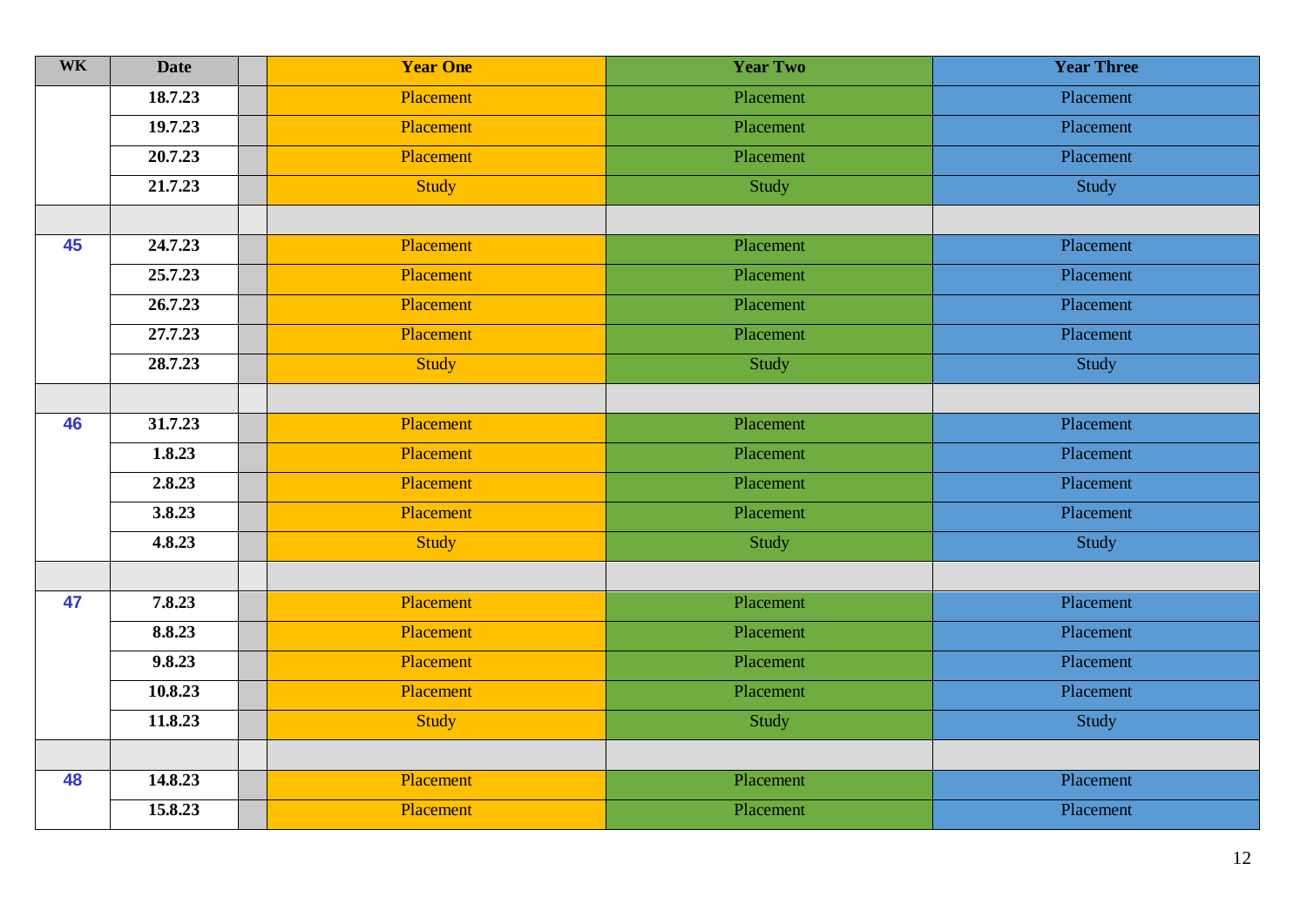| <b>WK</b> | <b>Date</b> | <b>Year One</b> | <b>Year Two</b> | <b>Year Three</b> |  |
|-----------|-------------|-----------------|-----------------|-------------------|--|
|           | 16.8.23     | Placement       | Placement       | Placement         |  |
|           | 17.8.23     | Placement       | Placement       | Placement         |  |
|           | 18.8.23     | Study           | Study           | Study             |  |
|           |             |                 |                 |                   |  |
| 49        | 21.8.23     | Placement       | Placement       | Placement         |  |
|           | 22.8.23     | Placement       | Placement       | Placement         |  |
|           | 23.8.23     | Placement       | Placement       | Placement         |  |
|           | 24.8.23     | Placement       | Placement       | Placement         |  |
|           | 25.8.23     | Study           | Study           | Study             |  |
|           |             |                 |                 |                   |  |
| 50        | 28.8.23     | <b>STAT DAY</b> |                 |                   |  |
|           | 29.8.23     | Placement       | Placement       | Placement         |  |
|           | 30.8.23     | Placement       | Placement       | Placement         |  |
|           | 31.8.23     | Placement       | Placement       | Placement         |  |
|           | 1.9.23      | Study           | Study           | Study             |  |
|           |             |                 |                 |                   |  |
| 51        | 4.9.23      | Placement       | Placement       | Placement         |  |
|           | 5.9.23      | Placement       | Placement       | Placement         |  |
|           | 6.9.23      | Placement       | Placement       | Placement         |  |
|           | 7.9.23      | Placement       | Placement       | Placement         |  |
|           | 8.9.23      | <b>Study</b>    | Study           | Study             |  |
|           |             |                 |                 |                   |  |
| 52        | 11.9.23     | Placement       | Placement       | Placement         |  |
|           | 12.9.23     | Placement       | Placement       | Placement         |  |
|           | 13.9.23     | Placement       | Placement       | Placement         |  |